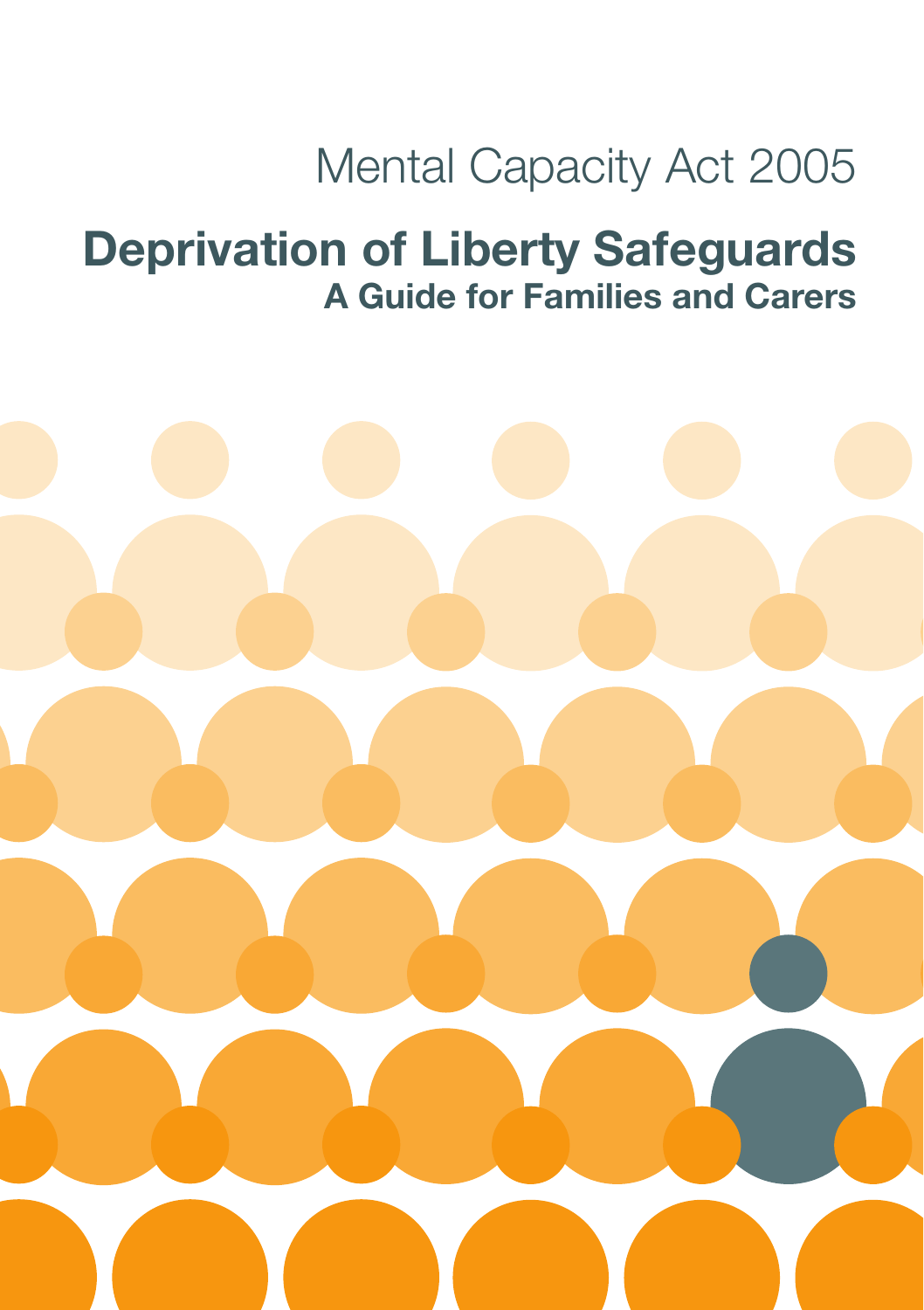

# **Contents**

| Page 4  | 1. When do these safeguards come into force?                                                |
|---------|---------------------------------------------------------------------------------------------|
| Page 4  | 2. Why do we have these safeguards?                                                         |
| Page 5  | 3. Who do the safeguards apply to?                                                          |
| Page 6  | 4. What is a deprivation of liberty?                                                        |
| Page 8  | 5. What if you are concerned that your family member is<br>being deprived of their liberty? |
| Page 8  | 6. What if you hear from the service that an assessment<br>is being done?                   |
| Page 9  | 7. Who is involved?                                                                         |
| Page 10 | 8. Assessment process                                                                       |
| Page 11 | 9. When can an authorisation be given?                                                      |
| Page 12 | 10. Who is the Relevant Person's Representative?                                            |
| Page 13 | 11. Who is an Independent Mental Capacity Advocate?                                         |
| Page 13 | 12. When will an authorisation be reviewed?                                                 |
| Page 14 | 13. What is the Court of Protection?                                                        |
| Page 14 | 14. How are the safeguards monitored?                                                       |
| Page 15 | 15. What is the Code of Practice?                                                           |
| Page 15 | 16. Further information                                                                     |

As the relative or carer of a person who may spend some time in hospital or a care home, it is important that you understand what the Mental Capacity Act 2005 Deprivation of Liberty Safeguards (MCA DOLS) are. This leaflet will help you provide effective support and know who has what rights under this legislation.

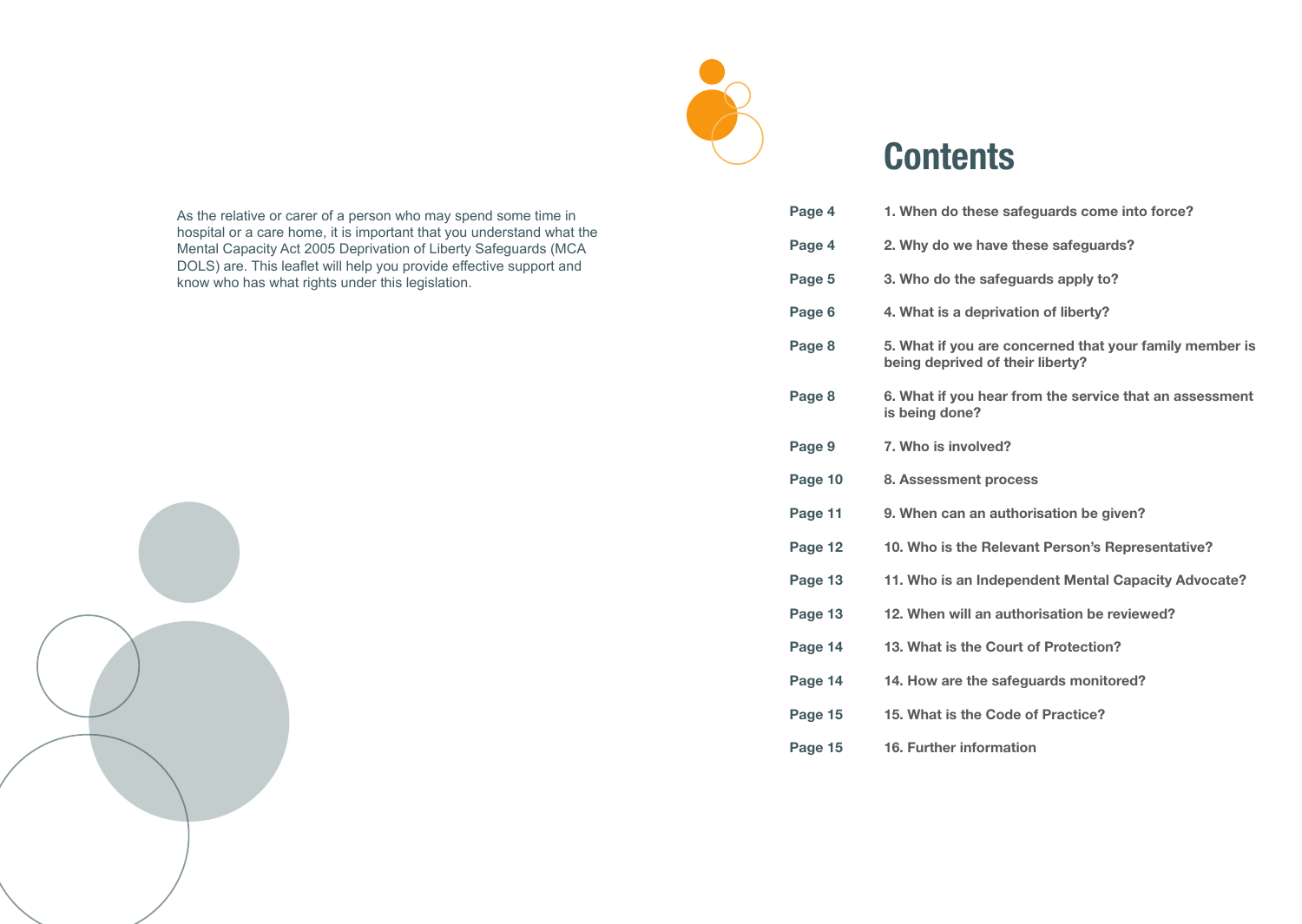### **1. When do these safeguards come into force?**

The MCA DOLS will be in force from 1 April 2009 and are part of the Mental Capacity Act 2005.



### **2. Why do we have these safeguards?**

The safeguards were introduced after a case called HL v the UK (also known as Bournewood) went to the European Court of Human Rights.

The case involved a man with autism and learning disabilities who could not make the decision himself about whether or not staying in hospital was the best thing for him. The hospital staff felt it was the best course of action for him to receive the care he needed but his carers disagreed and wanted to care for him at home. Because the hospital staff made the ultimate decision to keep him in hospital, this amounted to him being deprived of his liberty (which would only usually be legally allowed if someone had committed a crime or if they were being detained in hospital under a section of the Mental Health Act).

This case resulted in the MCA DOLS to ensure that people who lack capacity are protected from being deprived of their liberty unlawfully in a hospital or care home.

The deprivation of a person's liberty is a very serious matter and should not happen unless it is absolutely necessary and in the best interests of the person concerned. That is why the MCA DOLS have been created: to ensure that any decision to deprive someone of their liberty in hospital or a care home is made following defined processes and in consultation with specific authorities.

The safeguards provide legal protection for people who lack capacity who are or may be deprived of their liberty. They exist to provide a proper legal process and suitable protection in those circumstances where deprivation of liberty appears to be unavoidable in the person best interests. People are protected because anyone depriving a person who lacks capacity of their liberty must be able to clearly justify the reasons for the deprivation (it cannot be based on a vague notion of what might be best for someone) and the process also allows others, including you, to question and challenge.

### **3. Who do the safeguards apply to?**

The safeguards only apply to people aged 18 years or over, who lack capacity to make some or all decisions for themselves about where their treatment and/or care is given: need to have their liberty taken away in their own best interests to protect them from harm. They have to be living in a care home or hospital. If a person **does** have capacity to make their own decisions, then these safeguards do **not** apply.

'Mental capacity' is defined in the Mental Capacity Act and to lack capacity, a person has to 'have an impairment of, or a disturbance in their mind or brain'. Examples include dementia, significant learning disabilities and brain damage.

The MCA DOLS apply whether a person is placed under public arrangements (by a local council or NHS body) or private arrangements/self funding in a hospital or care home.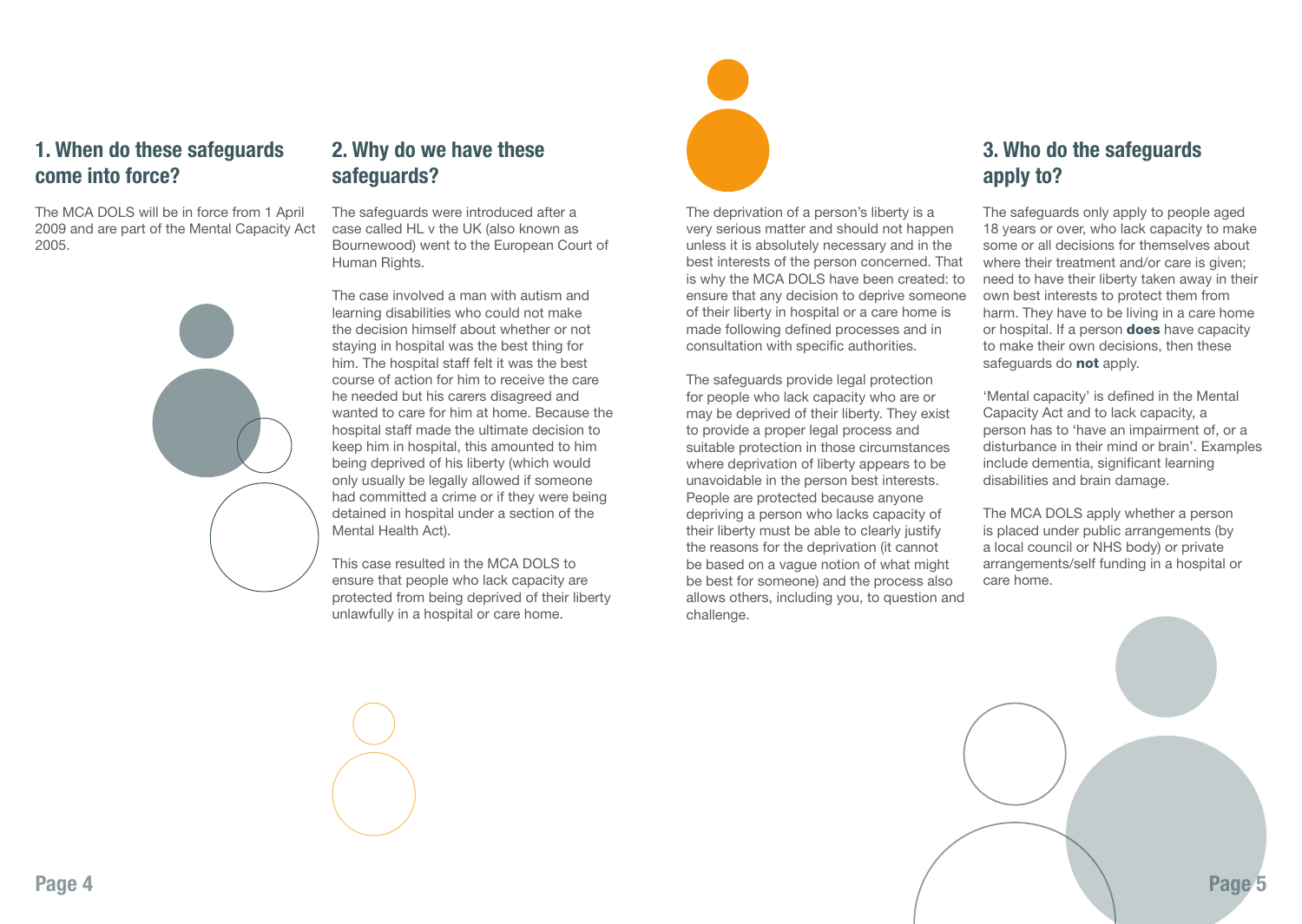

### **4. What is a deprivation of liberty?**

There is no simple definition of what a 'deprivation of liberty' is, as it is based on an individual, their environment and care. When deciding if any actions that are taken are likely to deprive an individual, people must begin by considering:

- what the circumstances are that involve a deprivation of liberty;
- how this will affect the individual: and
- how the deprivation will be put into place and for how long.

The safeguards make it clear that staff should consider what both the person concerned and you think in this process.



There is a Code of Practice which helps guide those involved in the care and treatment of others to be aware if any of the actions they take might be considered a deprivation of liberty. The Code of Practice talks about a 'cumulative effect', which means that one thing by itself may not be considered a deprivation, but when you look at it alongside other things in a person's life they may all add up and accumulate resulting in a deprivation of liberty.

Examples of factors which may be considered a deprivation, either on their own or together with other issues, can include:

- Physical restraint or sedation to manage 'challenging' behaviour.
- Staff having 'complete and effective control' over a person's care or their movement. Meaning that the staff make all the decisions regarding the person regardless of if the person would agree or not to these decisions.
- Staff controlling the person's assessments, treatment, who the person has contact with and where the person lives.
- Staff deciding that the person cannot live where they want or be cared for by others, without permission form the staff to do so.
- Staff restricting access to contact with other people.
- The person being under continuous supervision.

The Code of Practice says that every effort should be made to avoid a deprivation of liberty. A deprivation of liberty should be a last option rather than a first and the person who is making the decisions should consider all other options available and wherever possible choose a 'less restrictive' alternative. Only when all of these have been considered should a deprivation be an option.

For example, less restrictive alternatives may be achieved by helping a person to communicate their needs in other ways, having a different approach to their care such as changes to staffing levels or changes in medication. Any of these measures could prevent the person being deprived of their liberty.

Services should be able to justify to your family member and you the actions and decisions that they take regarding your family members care.

Staff should follow the guidance given in the Code of Practice which identifies ways to help minimise risk and involve the person their family and carers within the decision making process. This includes:-

- Ensuring that staff make decisions in a structured way, that decisions are regularly reviewed and the reasons for making decisions are recorded.
- Person Centred Planning or similar good practice care planning used by staff with the person. (Person Centred Planning or PCP is a method of planning individual support for a person and assist people to make plans for their future)
- Staff ensuring that the person has a proper assessment of capacity.
- Staff considering all options, prior to the person being admitted into a care home or hospital ward.
- Staff supporting the person to maintain contact with their family, carers and friends.
- Ensuring that a regular review of the persons care plan takes place.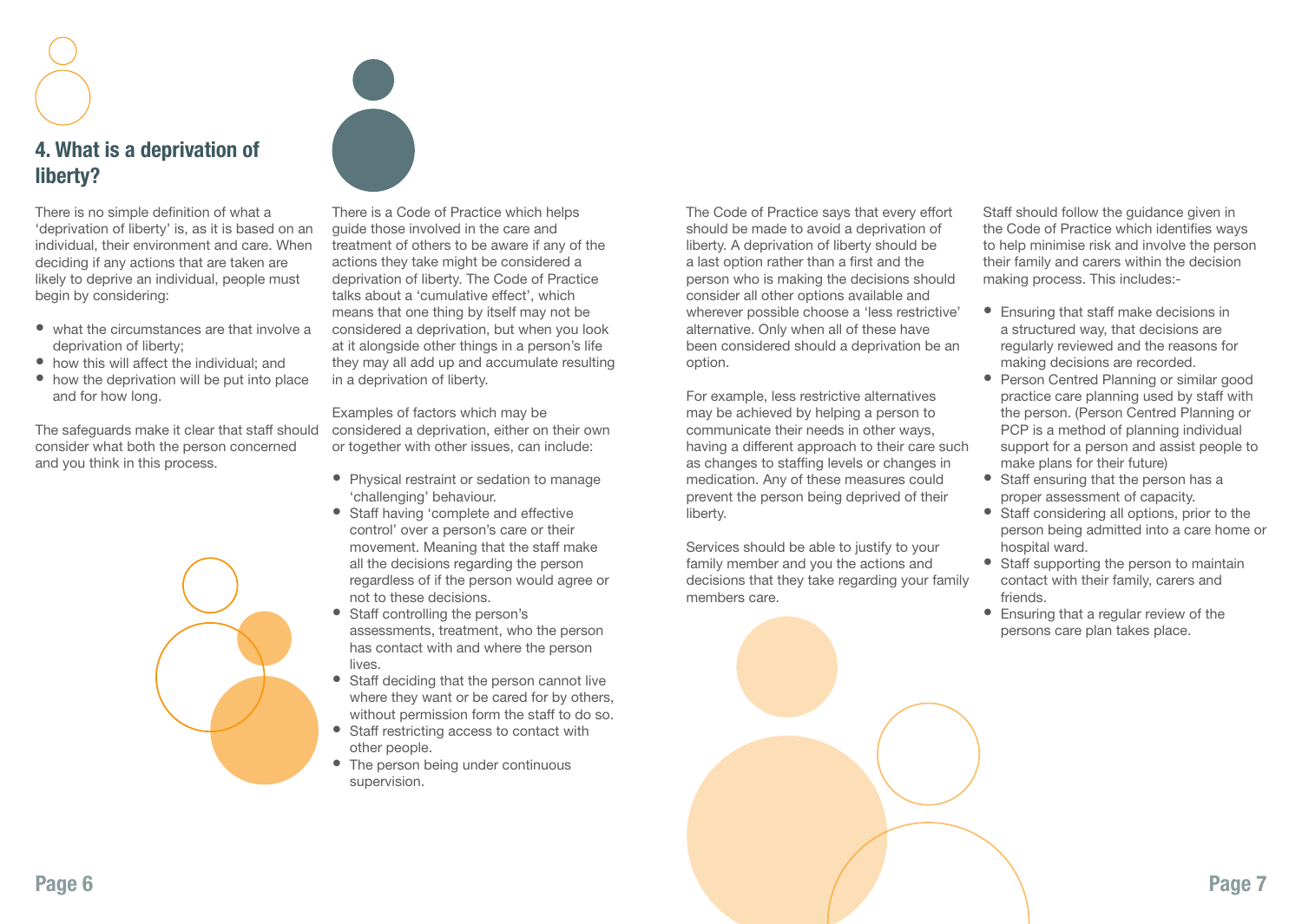### **5. What if you are concerned that your family member is being deprived of their liberty?**

If you are concerned that your family member is being deprived of their liberty without authorisation then the first place to go is the managing authority. This will be a manager or other person of responsibility in the care home or hospital where your family member lives. If you are concerned that abuse is taking place, then you should call the police.

You can ask them to review the situation to see if you can come to an agreement on changing your family members care regime or you can ask the care home or hospital to apply for an authorisation. They then have to reply to you within a reasonable time, this usually means within 24 hours.

If the managing authority does not apply for an authorisation following your concern you can take the issue to the supervisory body, which is either your local council or NHS body.

The supervisory body can then arrange a Best Interests Assessment to assess if your family member is being deprived of their liberty. However, the supervisory body may not do this if a decision has already been made, or it is felt that your concern is 'frivolous'. If dissatisfied at this point, you can contact the Office of the Public Guardian (contacts at the end of this leaflet) or use the supervisory body's complaints procedures.

### **6. What if you hear from the service that an assessment is being done?**

As a family member, you will usually be involved in any assessments around your family member. Under the Best Interests section of the Mental Capacity Act there is a legal obligation to involve anyone who is involved in the care of the person or any interested person, within the decision making process.

This is particularly true if you have a legal role regarding your family member e.g. you are a donee regarding their Lasting Power of Attorney.

If you are dissatisfied with any decisions around this, you can use the managing authority's or supervisory body's complaints procedure, in the first instance.



### **7. Who is involved?**

#### **Managing authority**

A managing authority is the person or body who manages the care home or the hospital where your family member lives. Their main role will be providing care or treatment to your family member and the other people who live there. It is their responsibility to be concerned about whether the care and treatment they are providing to your family member amounts to a deprivation of liberty, and to take actions to ensure that all other less restrictive options are considered, before deciding to make an application for a deprivation of liberty authorisation.

#### **Supervisory body**

The supervisory body is the local council or the NHS, who is funding the service which you or family member is receiving. Following a request from the managing authority, the supervisory body will arrange for your family member to be assessed by at least 2 different people, and use this information to make a decision. If the assessments agree that your family member is being deprived of liberty then the supervisory body will authorise the deprivation of liberty.

The supervisory body also set the rules, such as how long the authorisation will last and when it should be reviewed and appoint a relevant person's representative. The Supervisory Body is also responsible for providing an Independent Mental Capacity Advocate (IMCA) for extra support where needed (see later section on IMCA's).

The supervisory body also makes decisions about when an authorisation meets the criteria for review.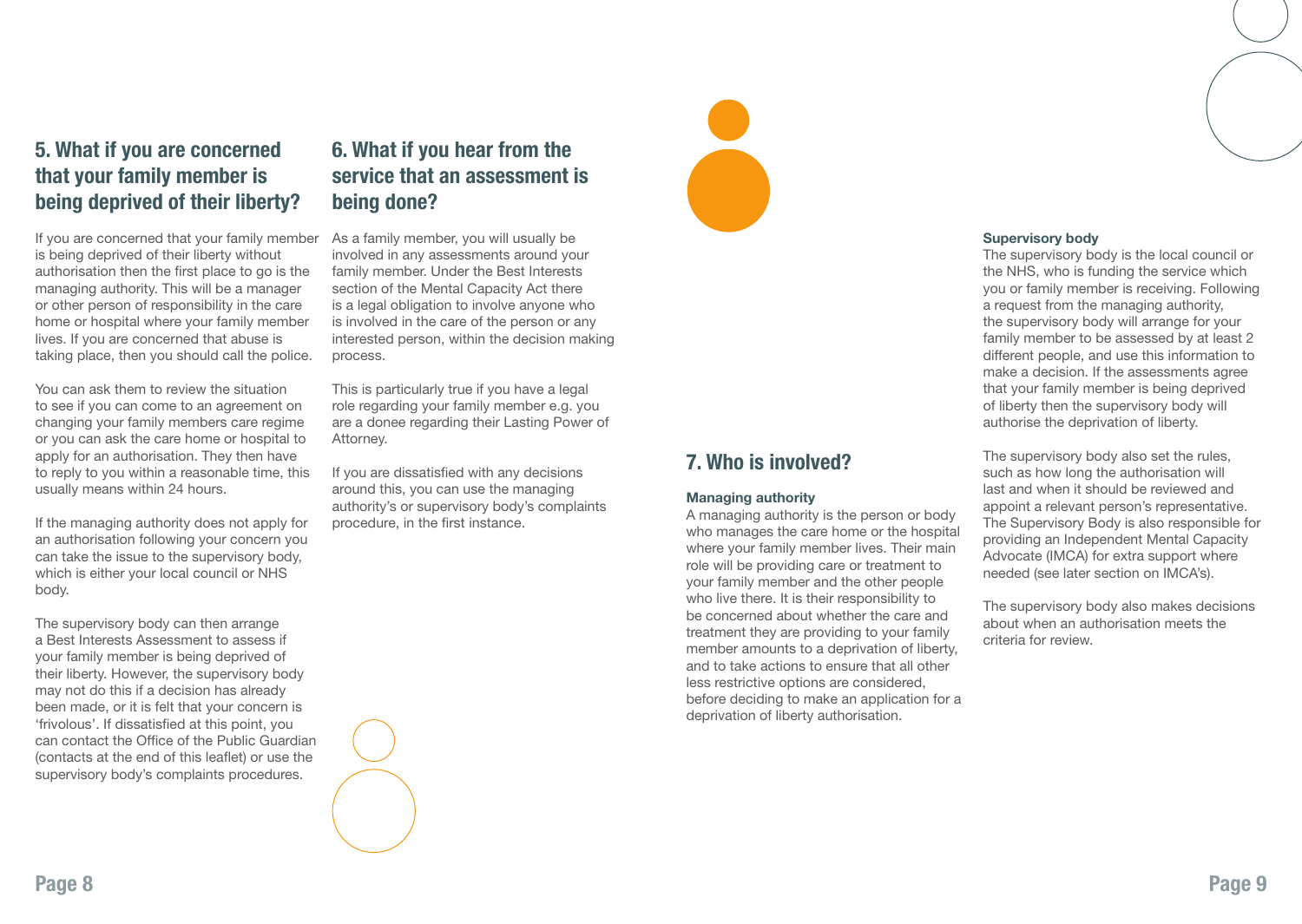

### **8. Assessment process**

If it is considered that your family member is at risk of being deprived of liberty then they will undergo a series of 6 assessments. These are:-

#### **1. Age assessment**

To check that they are aged 18 years or over.

#### **2. No Refusals**

For example, has your family member made an advance decision to refuse treatment or a lasting power of attorney which is in conflict with the potential deprivation?

#### **3. Mental Capacity Assessment**

This will assess if your family member can make the decision themselves or if they lack capacity to make the decision. This assessment will follow the principles of the Mental Capacity Act 2005.

#### **4. Mental Health Assessment**

This assessment is to find out if your family member has a medically diagnosed 'mental disorder' as defined in the Mental Health Act 1983, and which can include people with learning disabilities. It is not to assess if your family member needs mental health treatment. It will be carried out by an approved doctor.

#### **5. Eligibility Assessment**

This means if your family members is being detained or has other requirements under the Mental Health Act 1983 meaning that an authorisation under the deprivation of liberty safeguards can not be used.

#### **6. Best Interests Assessment**

This assessment is to decide if the deprivation is in the best interests of your family member; it is necessary to protect them from harm and that the deprivation is a proportionate response to the likelihood and severity of that harm. This harm might include being harmed by others as a result of their lack of capacity, regarding risk, for example.

The supervisory body will decide the order of the assessments. The Mental Health Assessor and the Best Interests Assessor must be two different assessors. The other four assessments can usually be done by either of these Assessors or other eligible assessor as defined by the Code of Practice.

The role of the Best Interests Assessor is of particular importance to you as a family member or carer as this is the assessment where you will be involved. The Best Interests Assessor will work in line with the Mental Capacity Act 2005 principles and Best Interests checklist, and consider other relevant factors.

The Best Interests Assessor will:

- Decide if a deprivation of liberty is taking place or is likely to take place.
- Review all relevant assessments and care plans.
- Seek the views of any interested person e.g. the person, their family members and relatives, carers, advocates, donee or deputy.

They can also make recommendations, for example who might be appointed as your family member's representative or about the duration of the authorisation.

For each of the other five assessments, the relevant assessor will gather the information about your family member that is required by the criteria for that particular assessment. They will then record their assessment and report the results, giving copies of it to:

- The managing authority
- Your family member and their representative
- Any IMCA

### **9. When can an authorisation be given?**

When all the assessments have been completed, the supervisory body will use these to make a decision about whether or not they will give an authorisation. The supervisory body has three options available to them:-

a. An authorisation is given. If a standard authorisation is given, the supervisory body will inform your family member and their representative, the managing authority and other relevant interested persons, stating how long that the authorisation is in place for and the reasons why they are giving the authorisation.

They will appoint a representative for your family member. This is covered later in this leaflet.

The supervisory body will carry out the review of the authorisation.

**b.** An authorisation is not given

If an authorisation is not given following the assessment process it can be because the requirements are not met

It may be that an authorisation is not given because a deprivation of liberty is not happening, or it may be that the staff have poor working practices or staffing issues, for example, your family member can't access the local community due to staffing issues. If issues are raised about the standard of care given to your family member, then you have the right to complain. The care home or ward where your family member lives will have a complaints procedure, ask them if you can have a copy of this and this will explain who you need to contact.

An authorisation is given, with conditions.

Sometimes an authorisation is given but it might have certain conditions, as recommended by the Best Interests Assessor e.g. the person can go to certain venues, but can only have contact with certain people if they have someone else there to support them.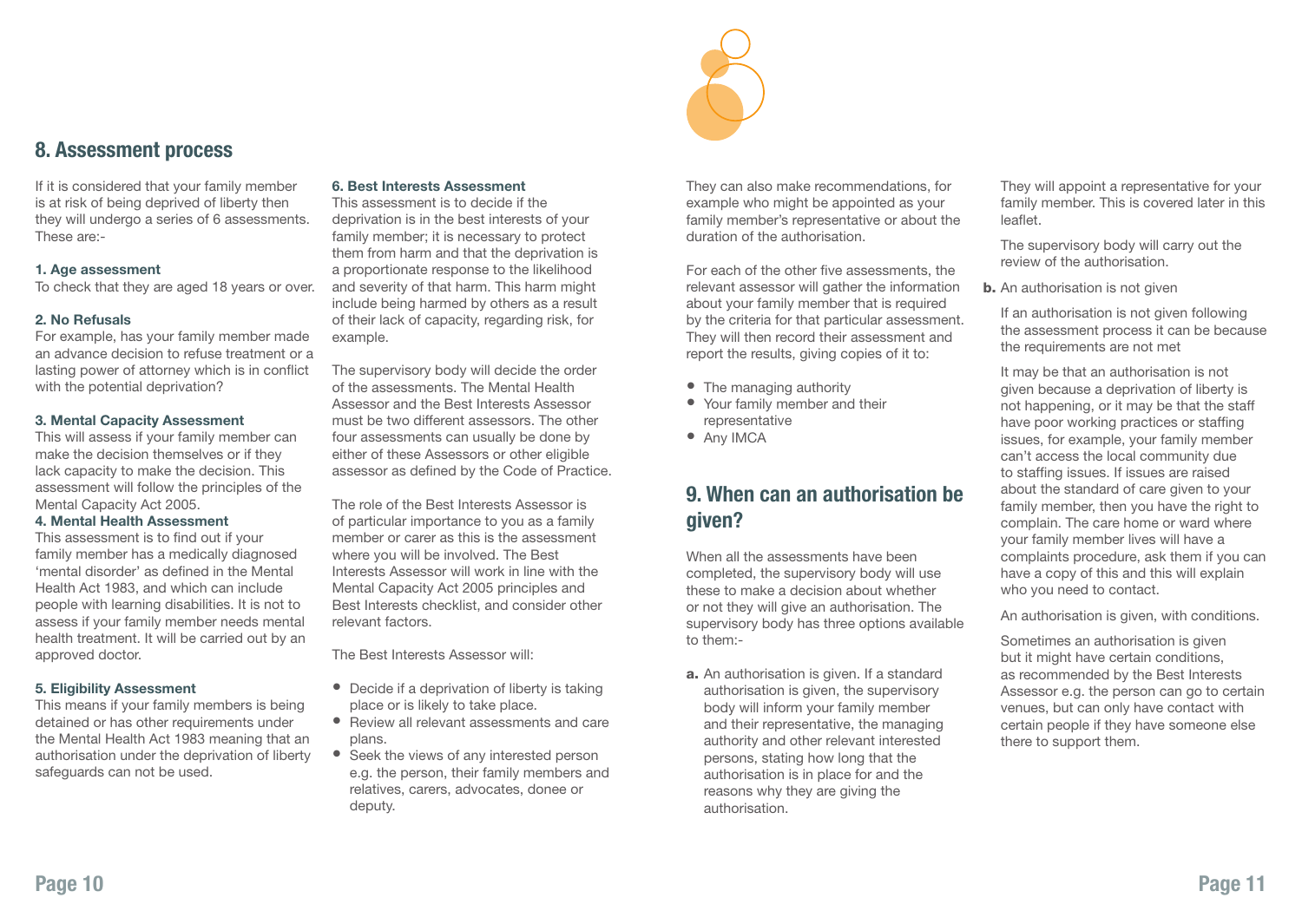

c. Authorisations should be requested before a deprivation of liberty happens. Under the rules in the Code of Practice, assessments should take no longer than 21 days in total, so a managing authority should apply for an authorisation in enough time to accommodate this.

However, in some cases it may not be possible to wait for a standard authorisation to be completed before depriving your family member of liberty, if it is considered that they are at serious risk of harm, for example, a sudden change in a person's mental health.

In this kind of special situation, the managing authority can give an urgent authorisation for up to 7 days.. Urgent authorisations can not be granted without a simultaneous application for a standard authorisation to the supervisory body being made. If the 6 assessments cannot be completed within this time and there are exceptional reasons for this, the supervisory body can extend the urgent authorisation by a further 7 days, to allow the assessments to be completed.

Authorisations will usually be given for the shortest possible timescale e.g. 3 months. The maximum timescale for an authorisation is 12 months. If it is likely that your family member will still need to be deprived after 12 months, then the managing authority will need to make a new application to the supervisory body to ensure that they are depriving your family member lawfully.

### **10. Who is the Relevant Person's Representative?**

Everyone who is subject to an authorisation has to have a Relevant Person's Representative. The Representative is appointed by the supervisory body, they are independent of the hospital or care home and they are appointed to maintain contact with your family member, to represent and support them in all matters relating to the MCA DOLS.

To be the representative, you need to be over 18 years of age, able to keep in contact with your family member and willing to take on the role.

As the Relevant Person's Representative has to be independent of the hospital or care home no one can take this role if they are involved in the managing authority, supervisory body or in your family members care plan or treatment.

The Relevant Person's Representative will be supported within their role, and it is the managing authority's responsibility to ensure that this person is aware of the support that is available. Extra support is available from an IMCA, if your family member or their Representative need this to access the review process or the Court of protection.

The Relevant Person's representative will usually be recruited from family members or friends. Where the person has no one to support them, the supervisory body must appoint a paid representative to undertake this role.

### **11. Who is an Independent Mental Capacity Advocate?**

An Independent Mental Capacity Advocate or IMCA is a special kind of advocate, who is used to support specific people in specific situations and are an additional safeguard for particularly vulnerable people. An IMCA is only involved when an individual lacks capacity to make some or all decisions for themselves.

In relation to deprivation of liberty an IMCA may be called on for the following reasons:

- When the persons being deprived of their liberty has not got anyone else who can represent them.
- If your family member or their representative requests additional support from the IMCA to access the review process or the Court of Protection.
- If the supervisory body feels that an IMCA might be needed to meet certain requirements.

### **12. When will an authorisation be reviewed?**

It may be that your family member no longer meets the requirements of the authorisation or there may have been a change in their situation. If this is the case the following can ask the supervisory body for a review of the authorisation:-

- Your family member
- Your family member's representative
- Your family member's IMCA
- The managing authority

The supervisory body will decide if an authorisation meets the requirements for a review and if so will conduct the review process. The supervising body will inform your family member and their representative and the managing authority that they are doing so.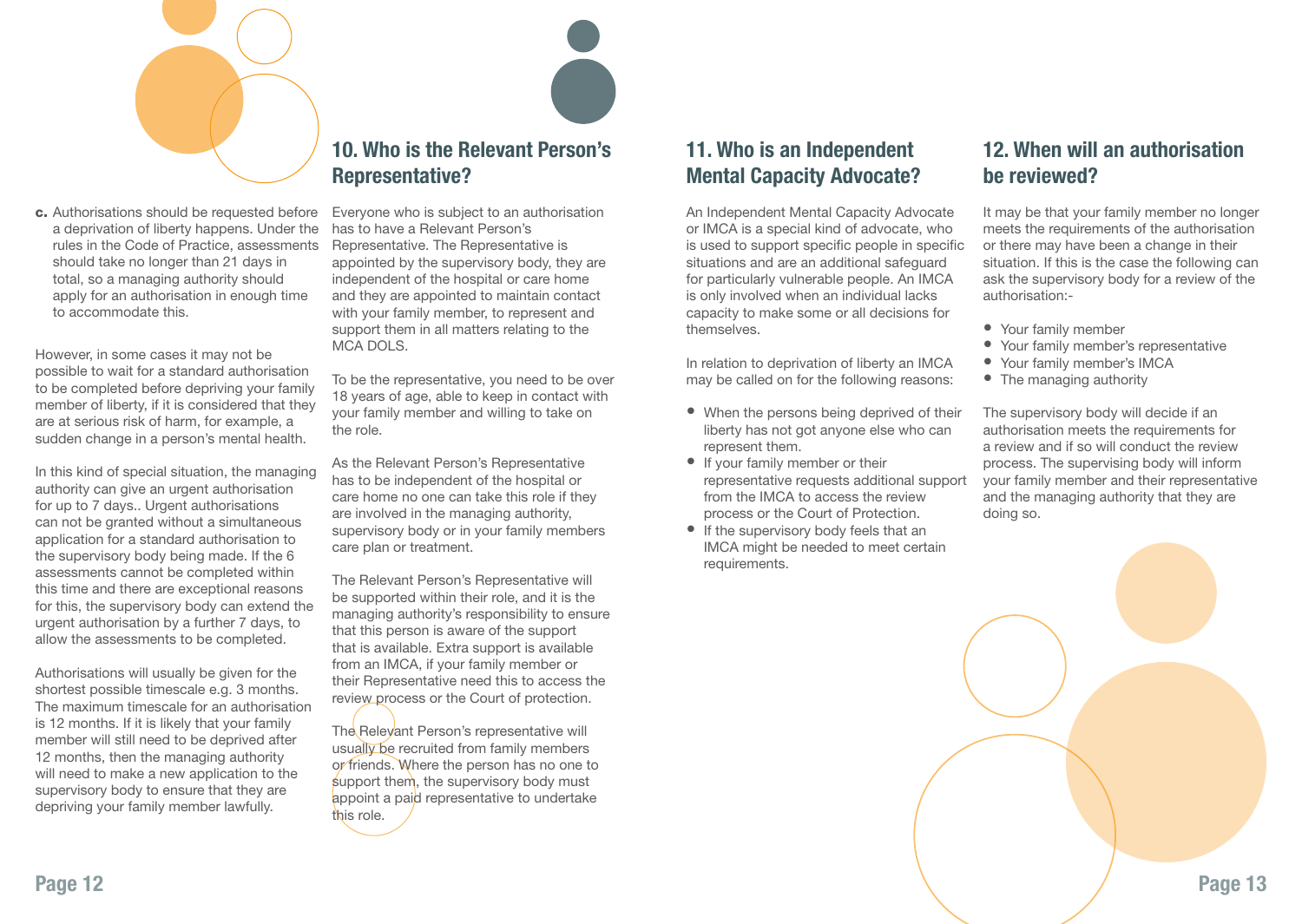### **13. What is the Court of Protection?**

The Court of Protection is a specialist court for all issues relating to people who cannot make some decisions for themselves.

The Court of Protection can:

- Change or terminate an authorisation
- Instruct a supervisory body or managing authority to change or terminate an authorisation.

The following people have automatic right to apply to the Court of Protection:-

- The donee of your family member's Lasting Power of Attorney
- A court appointed deputy for your family member.
- Your family member's representative

If you want to apply to the Court of Protection on behalf of your family member but you do not fit any of the above categories, you first have to obtain permission of the court before making an application.

### **14. How are the safeguards monitored?**

The managing authority has a duty to monitor your family member's situation on an ongoing basis.

To ensure that the MCA DOLS are being used in a proper and legal way and that no one is being detained improperly, the MCA DOLS will be monitored by The Care Quality Commission. From 1 April 2009 The Care Quality Commission (CQC) will replace the:-

- The Commission for Social Care Inspection
- The Healthcare Commission
- The Mental Health Act Commission

It will take over responsibility for regulation and monitoring all adult social care and health across England, in addition to looking after the interests of people who are detained under the Mental Health Act.

CQC will monitor how the safeguards are being used by:-

- visiting registered care homes and hospital wards
- speaking with the patients/ residents who live there (if appropriate to do so)
- Checking the hospital or home's records and documentation.

You can get hold of further information about the CQC and their role from:-

Care Quality Commission 7th Floor, New Kings Beam House 22 Upper Ground London SE1 9BW

Telephone: 03000 616161

Website: www.cqc.org.uk

### **15. What is the Code of Practice?**

To find out more information about the MCA DOLS there is a Code of Practice, which is a 'rule book' for people who are involved to follow. It is a useful resource and the following people have to follow it, to make sure that they are acting in a lawful way:-

- Anyone who has a role which relates to the MCA DOLS
- Anyone who acts as a 'relevant person's representative'.

You can get a copy of the Code of Practice to download from www.publicguardian. gov.uk or you can get a hard copy from the Stationary Office www.tso.co.uk

### **16. Further information**

If you are concerned that the person who you care for is being detained or deprived of their liberty in a way that you feel is not right or legal then you can view the information of the Department of Health MCA DOLS website (www.dh.gov.uk) in the first instance. You can also contact the Office of the Public Guardian (OPG).They will advise you what to do or what should be happening and are a useful source of information.

The opening hours are 9am – 5pm Monday – Friday and their details are as follows:

Website: www.publicguardian.gov.uk

Email: custserv@publicguardian.gsi.gov.uk

Telephone: 0845 330 2900 (local call rate)

Text phone: 020 7664 7755

Address: Office of the Public Guardian Archway Tower 2 Junction Road London N19 5SZ

If you feel that you need to know more information around the Mental Capacity Act 2005. There is a guide available called:

Making decisions A guide for family, friends and other unpaid carers

Which is available from the Department of Constitutional Affairs website:

www.dca.gov.uk